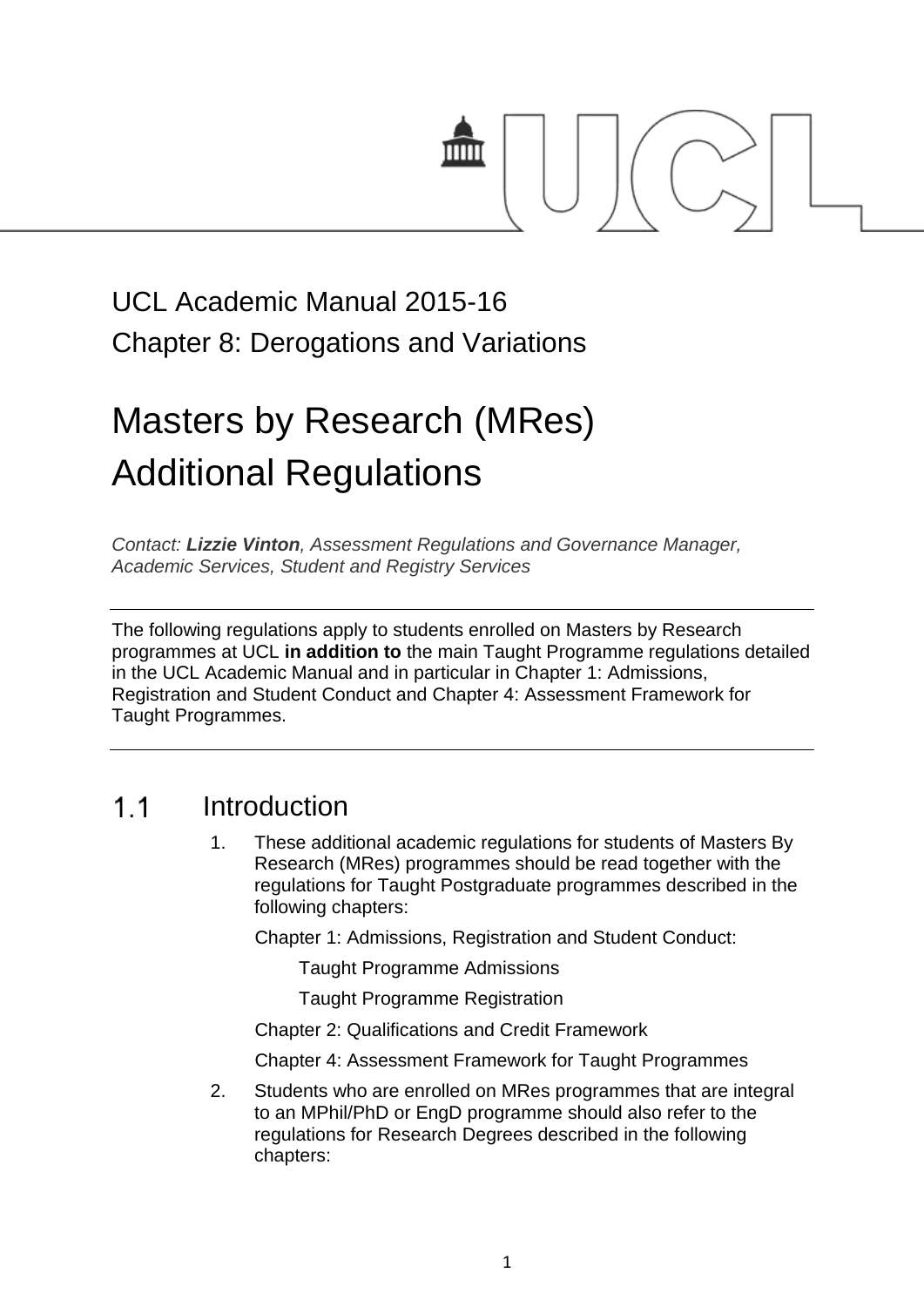Chapter 1: Admissions, Registration and Student Conduct:

Research Degree Admissions

Research Degree Registration

Chapter 2: Qualifications and Credit Framework

Chapter 5: Assessment Framework for Research Programmes

- 3. Students who are enrolled on MRes programmes that are integral to an EngD or MPhil/PhD programme should also consider their research element in the context of undertaking further research as part of an integrated programme from the outset.
- 4. MRes students should also be aware of the requirement to comply with UCL's [Code of Practice for Graduate Research Degrees.](http://www.grad.ucl.ac.uk/essinfo/)

#### $1.2<sub>1</sub>$ Period of Registration

- 1. The general academic year starts on the first day of September and ends on the last day of August in the following year.
- 2. Some MRes programmes begin in January and end on the last day of December.
- 3. The approved period of registration for a one-year Masters by Research (MRes) degree is one calendar year of full-time study and two calendar years of full-time study for two-year programmes.
- 4. Programmes that offer a part-time mode of study have double the period of registration of the full-time programme.

## **Further guidance**

- 1. Students should refer to programme-specific literature for information about available modes of attendance.
- 2. If students wish to change their mode of attendance, guidance should be sought from Programme Directors and from the [Student](http://www.ucl.ac.uk/current-students/student-centre)  [Centre.](http://www.ucl.ac.uk/current-students/student-centre)

#### $1.3$ Approved Structure of a Masters by Research Programme (MRes)

- 1. The credit and qualification requirements of Masters by Research programmes are defined in Chapter 2: Qualifications and Credit Framework.
- 2. Research Supervision: Two approved research supervisors must be recorded on the student record database for all MRes students. Further information about Research Supervision is set out in Chapter 1, Section 5.16: Supervisory Arrangements.
- 3. Dissertation/Research Project Word Length: The dissertation/research project word lengths must be proportionate to the credit value and learning hours for the programme research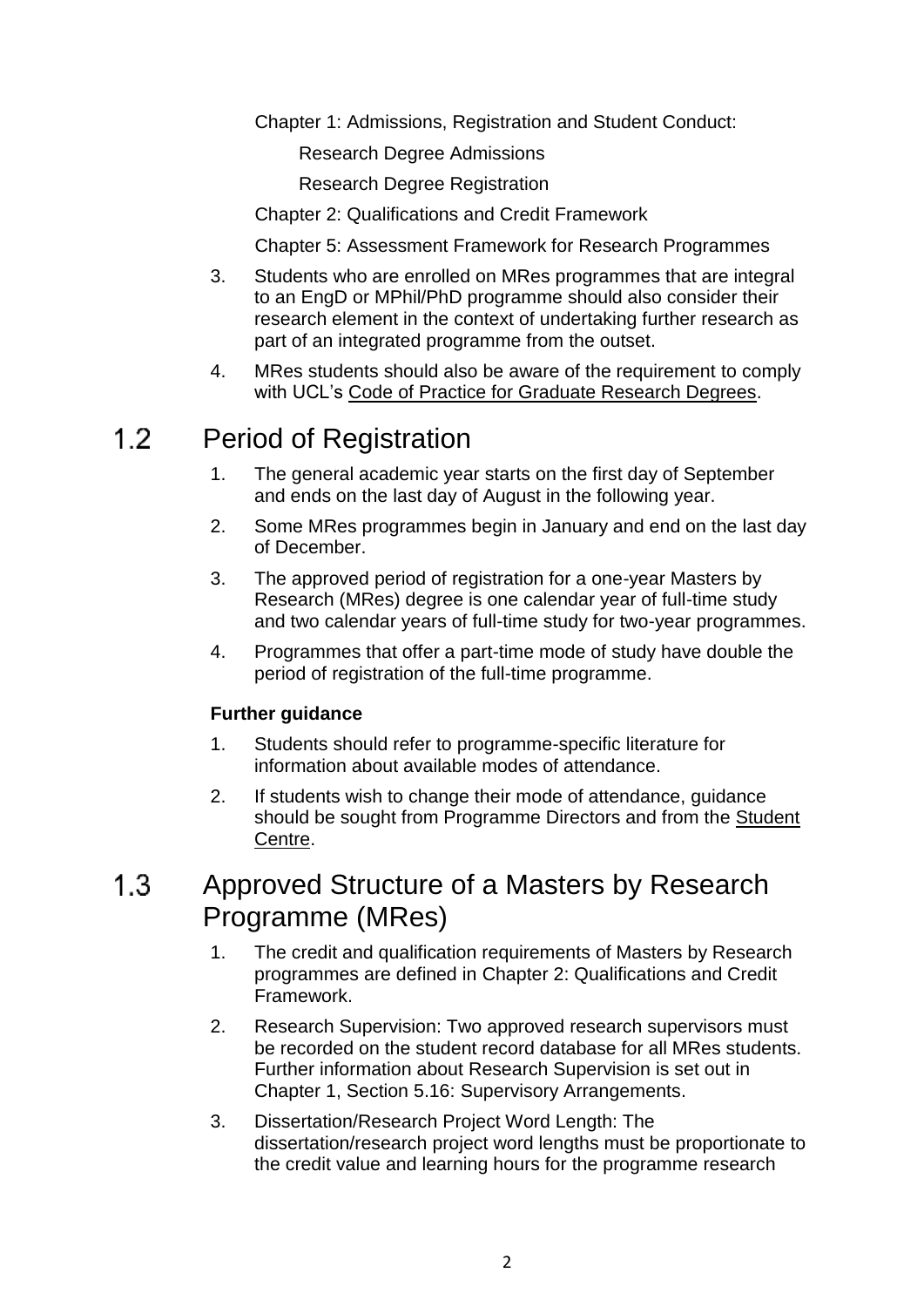element and be between a minimum of 15,000 and a maximum of 20,000 words.

#### $1.4$ Re-Entry to Examinations or to other Forms of Academic Assessment for MRes Students

- 1. Students on MRes programmes that are integral to a doctoral programme will be offered re-entry to an examination, part of an examination or any other form of academic assessment before or in August of the same academic year as the initial attempt. Students enrolled on MRes programmes that are not integral to a Doctoral programme will be offered a re-sit opportunity at the next following assessment period.
- 2. Students should be allowed to resit examinations until the beginning of the following academic session where medical or other Extenuating Circumstances have prevented them from sitting the initial re-sit examination.
- 3. In exceptional circumstances a student may defer re-entry until a subsequent assessment period if prescribed by the relevant programme or with an approved suspension of regulations.
- 4. MRes students who fail the dissertation can resubmit the dissertation by the end of the first term of the following academic year.
- 5. The timing of re-entered other forms of academic assessment is at the discretion of the department/division, with Faculty approval.

## **Further guidance**

- 1. The assessment for a deferred module must be completed within two years of attending that module. This period of two years may be extended at the discretion of UCL by way of an approved suspension of regulations.
- 2. Applications for a suspension of regulations should be made in writing by the Departmental/Divisional Programme Tutor via the Faculty Office and submitted to [Assessment and Student Records](http://www.ucl.ac.uk/srs/our-services/student-administration) for consideration by the Vice-Provost (Education and Student Affairs).
- 3. If a student fails the dissertation and resubmits by the end of the first term of the following academic year, the Board would then reconsider the award for these students in January.

#### $1.5$ Progression Threshold for MRes Programmes Associated with a Doctoral Programme

1. For automatic progression from MRes to MPhil/PhD or EngD, students should achieve an average mark of not less than 60% in